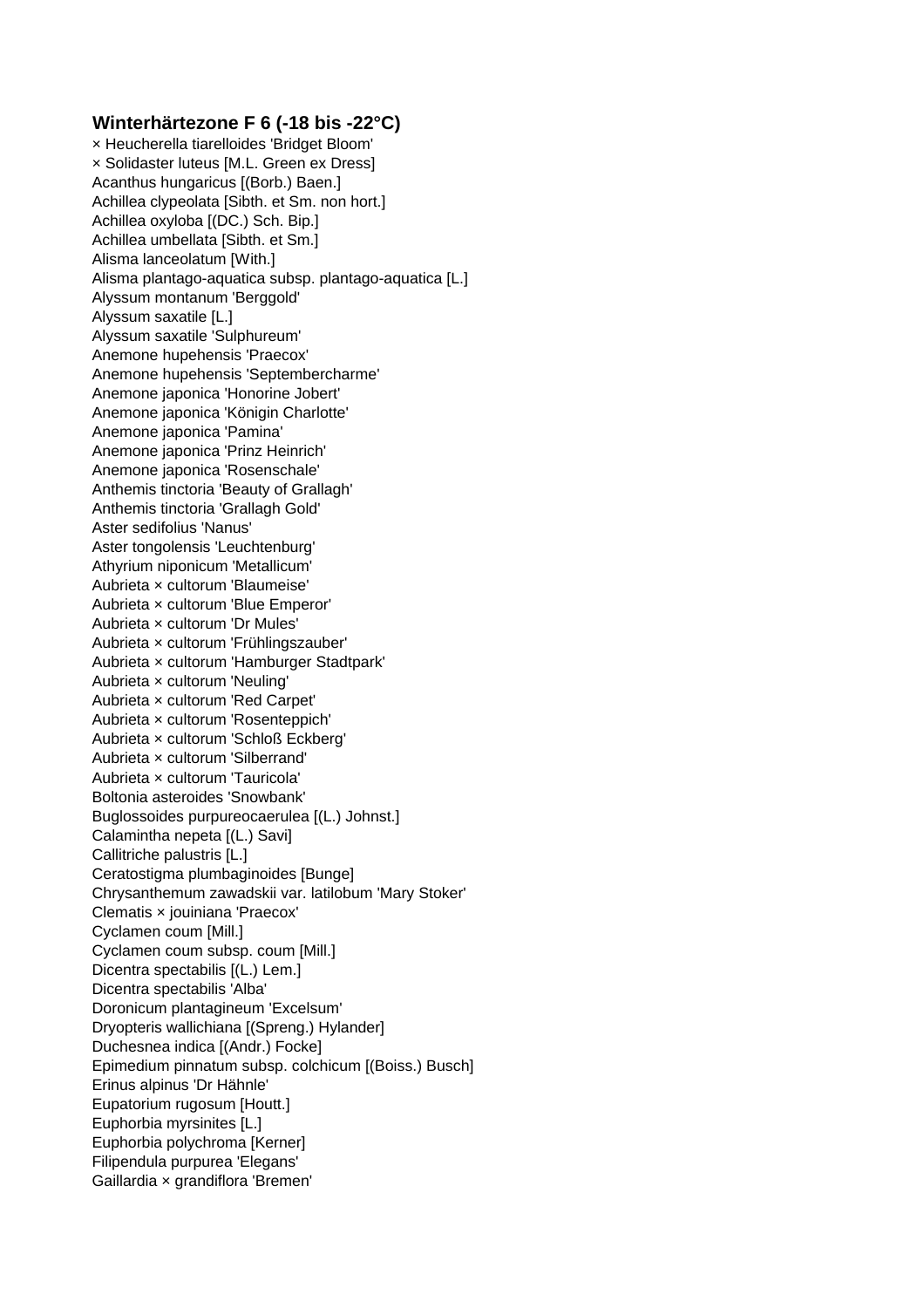Gaillardia × grandiflora 'Burgunder' Gaillardia × grandiflora 'Kobold' Geranium nodosum [L.] Geum × heldreichii 'Georgenberg' Geum × heldreichii 'Sigiswang' Geum chiloense 'Dolly North' Geum chiloense 'Rubin' Geum montanum [L.] Helichrysum thianshanicum 'Schwefellicht' Heuchera × brizoides 'Gracillima' Heuchera × brizoides 'Pruhoniciana' Heuchera × brizoides 'Red Spangles' Heuchera × brizoides 'Schneewittchen' Heuchera × brizoides 'Scintillation' Heuchera × brizoides 'Weserlachs' Heuchera × brizoides 'Widar' Heuchera micrantha 'Palace Purple' Hottonia palustris [L.] Hypericum calycinum [L.] Iberis saxatilis [L.] Iberis sempervirens 'Appen-Etz' Iberis sempervirens 'Findel' Iberis sempervirens 'Snowflake' Iberis sempervirens 'Weißer Zwerg' Iberis sempervirens 'Winterzauber' Iberis sempervirens 'Zwergschneeflocke' Incarvillea delavayi [Bur. et Franch.] Inula magnifica [Lipsky] Inula orientalis [Lam.] Iris spuria [L.] Iris variegata [L.] Iris versicolor 'Kermesina' Jovibarba heuffelii [(Schott) A. et D. Löve] Knautia macedonica [Griseb.] Lamium orvala [L.] Lavandula angustifolia [Mill.] Lavandula angustifolia 'Dwarf Blue' Lavandula angustifolia 'Hidcote Blue' Lavandula angustifolia 'Hidcote Pink' Lavandula angustifolia 'Munstead' Lavandula angustifolia 'Rosea' Lavatera thuringiaca [L.] Leucanthemum × superbum 'Beethoven' Leucanthemum × superbum 'Christine Hagemann' Leucanthemum × superbum 'Gruppenstolz' Leucanthemum × superbum 'Julischnee' Leucanthemum × superbum 'Polaris' Leucanthemum × superbum 'Schwabengruß' Leucanthemum × superbum 'Silberprinzesschen' Leucanthemum × superbum 'Sonnenschein' Leucanthemum × superbum 'Wirral Supreme' Leucanthemum vulgare 'Maikönigin' Leucanthemum vulgare 'Maistern' Leucanthemum vulgare 'Rheinblick' Lewisia cotyledon [(S. Wats.) B.L. Rob.] Leymus arenarius [(L.) Hochst.]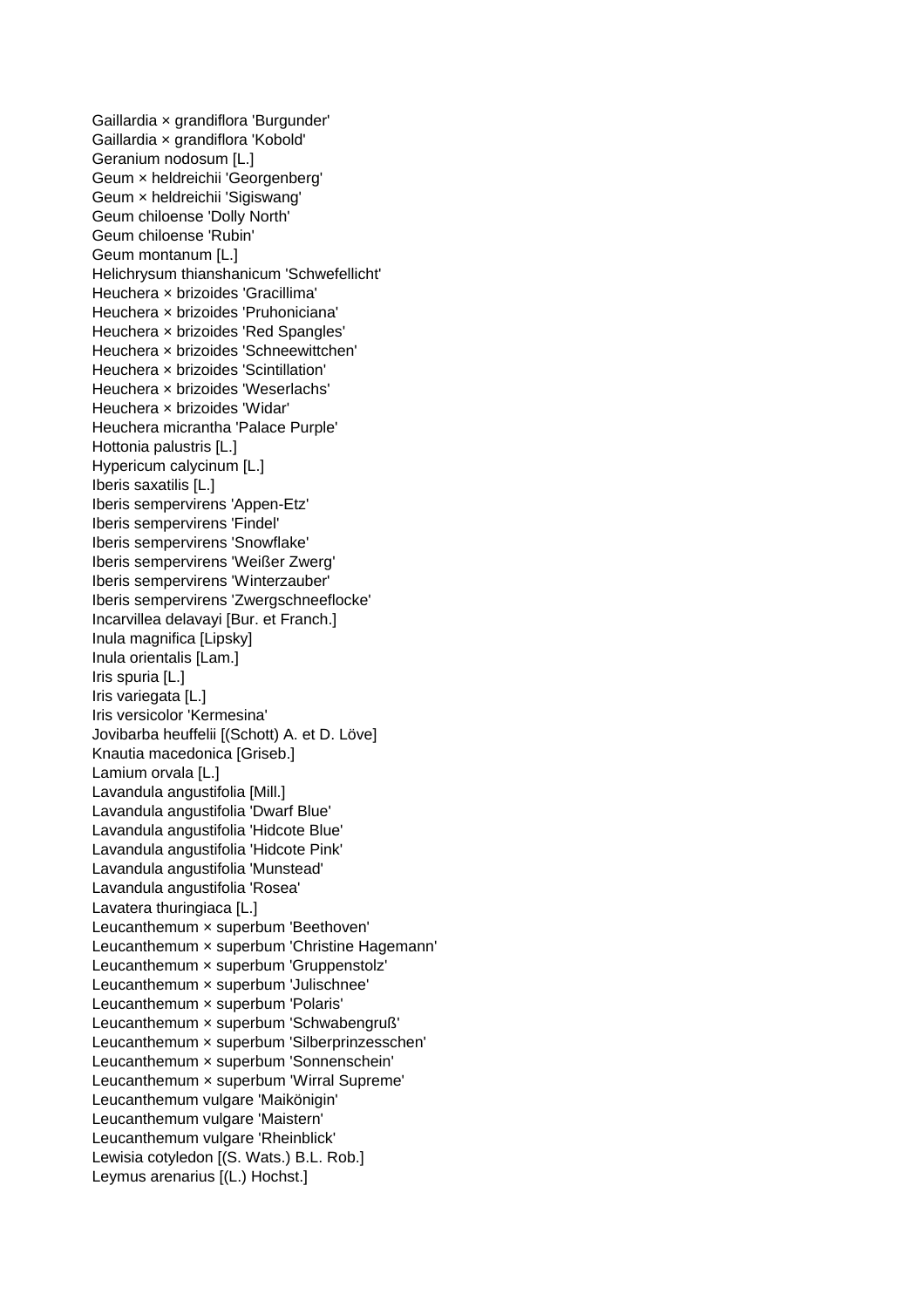Lilium × hollandicum 'Orange Triumph' Lilium candidum [L.] Lilium Mid-Century-Hybride 'Connecticut King' Lilium Mid-Century-Hybride 'Enchantment' Lilium Sunburst-Hybride 'Bright Star' Lunaria rediviva [L.] Luzula nivea [(L.) DC.] Luzula pilosa [(L.) Willd.] Luzula sylvatica [(Huds.) Gaud] Luzula sylvatica 'Marginata' Luzula sylvatica subsp. sieberi 'Farnfreund' Luzula sylvatica 'Tauernpass' Lychnis × arkwrightii 'Vesuvius' Lychnis flos-cuculi [L.] Lysichiton americanus [Hult. et St. John] Lysimachia clethroides [Duby] Lysimachia thyrsiflora [L.] Macleaya cordata var. cordata [(Willd.) R. Br.] Macleaya cordata var. yedoensis [(Andre) Fedde] Meconopsis cambrica [(L.) Vig.] Melica transsilvanica [Schur] Mentha × piperita 'Mitcham' Mentha aquatica [L.] Miscanthus × giganteus 'Aksel Olsen' Miscanthus sacchariflorus 'Robustus' Miscanthus sinensis 'Goldfeder' Miscanthus sinensis 'Gracillimus' Miscanthus sinensis 'Graziella' Miscanthus sinensis 'Große Fontäne' Miscanthus sinensis 'Kaskade' Miscanthus sinensis 'Kleine Fontäne' Miscanthus sinensis 'Kleine Silberspinne' Miscanthus sinensis 'Malepartus' Miscanthus sinensis 'Nippon' Miscanthus sinensis 'Silberfeder' Miscanthus sinensis 'Silberspinne' Miscanthus sinensis 'Sirene' Miscanthus sinensis 'Undine' Miscanthus sinensis var. condensatus [(Hack.) Makino] Monarda fistulosa 'Beauty of Cobham' Monarda fistulosa 'Blaustrumpf' Monarda fistulosa 'Cambridge Scarlet' Monarda fistulosa 'Donnerwolke' Monarda fistulosa 'Melissa' Monarda fistulosa 'Morgenröte' Monarda fistulosa 'Präriebrand' Monarda fistulosa 'Prärienacht' Monarda fistulosa 'Schneewittchen' Myosotis palustris [(L.) Nath.] Myosotis palustris 'Thüringen' Nymphaea × hybrida 'Attraction' Nymphaea × hybrida 'Charles de Meurville' Nymphaea × hybrida 'Colonel A.J.Welch' Nymphaea × hybrida 'Darwin' Nymphaea × hybrida 'Escarboucle' Nymphaea × hybrida 'Fabiola'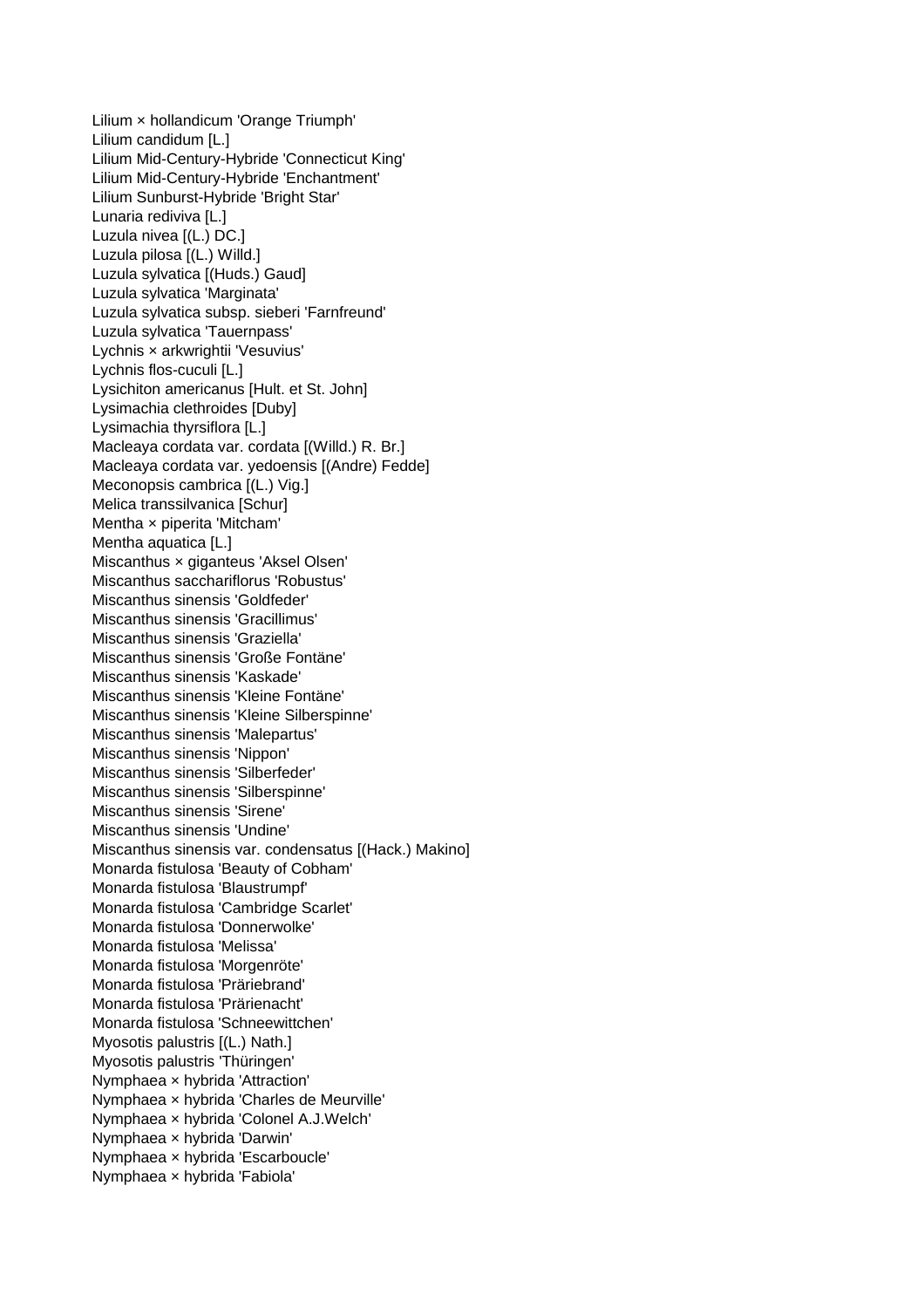Nymphaea × hybrida 'Froebeli' Nymphaea × hybrida 'Hermine' Nymphaea × hybrida 'James Brydon' Nymphaea × hybrida 'Mad. Wilfron Gonnere' Nymphaea × hybrida 'Marliacea Albida' Nymphaea × hybrida 'Marliacea Chromatella' Nymphaea × hybrida 'Marliacea Rosea' Nymphaea × hybrida 'Rene Gerard' Nymphaea × hybrida 'Sioux' Nymphoides peltata [(S.G. Gmel.) O. Kuntze] Oenothera tetragona 'Fyrverkeri' Oenothera tetragona 'Golden Sunlight' Oenothera tetragona 'Hohes Licht' Oenothera tetragona 'Sonnenwende' Omphalodes verna [Moench] Ononis spinosa [L.] Onopordum acanthium [L.] Opuntia compressa [(Salisb.) J.F. Macbr.] Opuntia fragilis [(Nutt.) Haw.] Opuntia phaeacantha [Engelm.] Opuntia polyacantha [Haw.] Origanum laevigatum [Boiss.] Origanum laevigatum 'Herrenhausen' Origanum laevigatum 'Hopley' Origanum laevigatum 'Rosenkuppel' Paeonia peregrina [Mill.] Paeonia tenuifolia [L.] Panicum clandestinum [L.] Paris quadrifolia [L.] Petrorhagia saxifraga [(L.) Link] Petrorhagia saxifraga 'Rosette' Physalis alkekengi var. franchetii [(Mast.) Mak.] Podophyllum hexandrum [Royle] Podophyllum hexandrum 'Majus' Polemonium × richardsonii [hort.] Polemonium × richardsonii 'Album' Polygonatum falcatum [A. Gray] Primula × pruhoniciana 'Bergfrühling Blau -R-' Primula × pruhoniciana 'Bergfrühling Gelb -R-' Primula × pruhoniciana 'Bergfrühling -R-' Primula × pruhoniciana 'Bergfrühling Rosa -R-' Primula × pruhoniciana 'Bergfrühling Rot -R-' Primula × pruhoniciana 'Bergfrühling Weiss -R-' Primula × pruhoniciana 'Gartenmeister Bartens' Primula × pruhoniciana 'Gruß an Königslutter' Primula × pruhoniciana 'Ostergruß' Primula beesiana [Forrest] Primula bulleyana [Forrest] Primula florindae [F.K. Ward] Primula Juliae-Hybriden Primula rosea [Royle] Primula rosea 'Gigas' Primula vulgaris [Hort.] Primula vulgaris subsp. vulgaris [Huds.] Pulmonaria officinalis 'Frühlingskleid' Pulmonaria officinalis 'Wuppertal'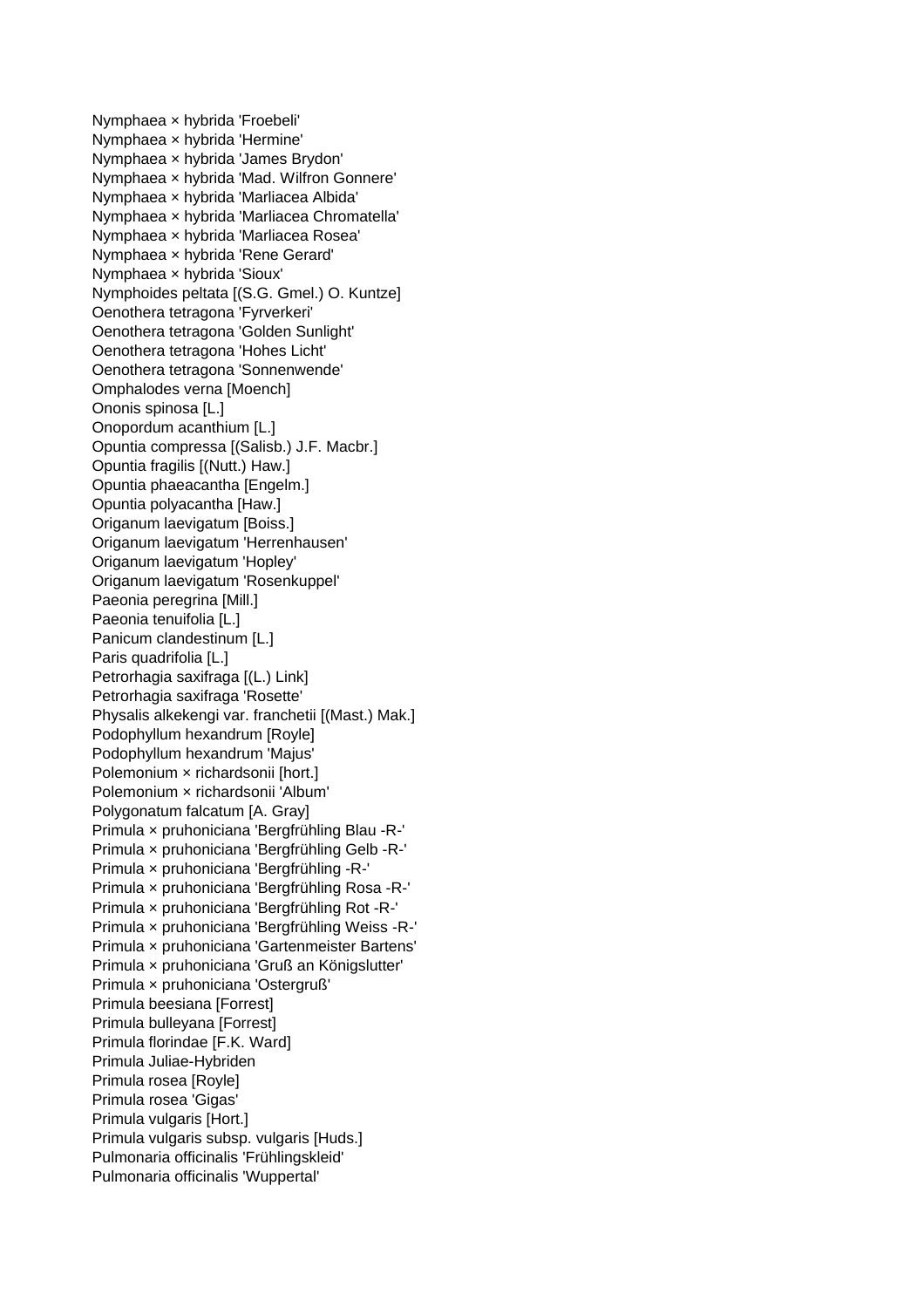Pulmonaria rubra 'Redstart' Rheum palmatum var. tanguticum [(Maxim.) Stapf] Rodgersia pinnata [Franch.] Rodgersia sambucifolia [Hemsl.] Salvia verticillata 'Purple Rain' Saponaria × lempergii 'Fritz Lemperg' Saponaria × lempergii 'Max Frei' Satureja montana subsp. illyrica [(Host) Nym.] Satureja montana subsp. montana [L.] Saxifraga × arendsii 'Blütenteppich' Saxifraga × arendsii 'Leuchtkäfer' Saxifraga × arendsii 'Schneeteppich' Saxifraga × arendsii 'Schwefelblüte' Saxifraga × arendsii 'Triumph' Saxifraga cespitosa 'Findling' Saxifraga cotyledon [L.] Saxifraga crustata [Vest] Saxifraga cuneifolia [L.] Saxifraga hypnoides var. egemmulosa [Engl. et Irmsch.] Saxifraga trifurcata [Schrad.] Scirpus sylvaticus [L.] Sedum album 'Coral Carpet' Sedum album 'Murale' Sedum cauticola [Praeg.] Sedum cauticola 'Robustum' Sedum floriferum 'Weihenstephaner Gold' Sedum hybridum 'Immergrünchen' Sedum kamtschaticum var. ellacombianum [(Praeg.) R.T. Clausen] Sedum kamtschaticum var. middendorfianum [(Maxim.) R.T. Clausen] Sedum kamtschaticum 'Variegatum' Sedum reflexum [L.] Sedum reflexum 'Elegans' Sedum sexangulare [L.] Sedum sexangulare 'Weiße Tatra' Sedum sieboldii [Sweet] Sedum spathulifolium 'Cape Blanco' Sedum spathulifolium 'Purpureum' Sedum spectabile 'Brillant' Sedum spectabile 'Carmen' Sedum spectabile 'Meteor' Sedum spectabile 'Rosenteller' Sedum spectabile 'Septemberglut' Sedum spectabile 'Stardust' Sedum spurium 'Album Superbum' Sedum spurium 'Fuldaglut' Sedum spurium 'Schorbuser Blut' Sedum spurium 'Tricolor' Sedum spurium 'Variegatum' Sedum telephium 'Herbstfreude' Sedum telephium subsp. maximum 'Matrona' Sempervivum × hybridum 'Granat' Sempervivum × hybridum 'Hey Hey' Sempervivum × hybridum 'Mondstein' Sempervivum × hybridum 'Othello' Sempervivum × hybridum 'Shirley's Joy' Sempervivum × hybridum 'Smaragd'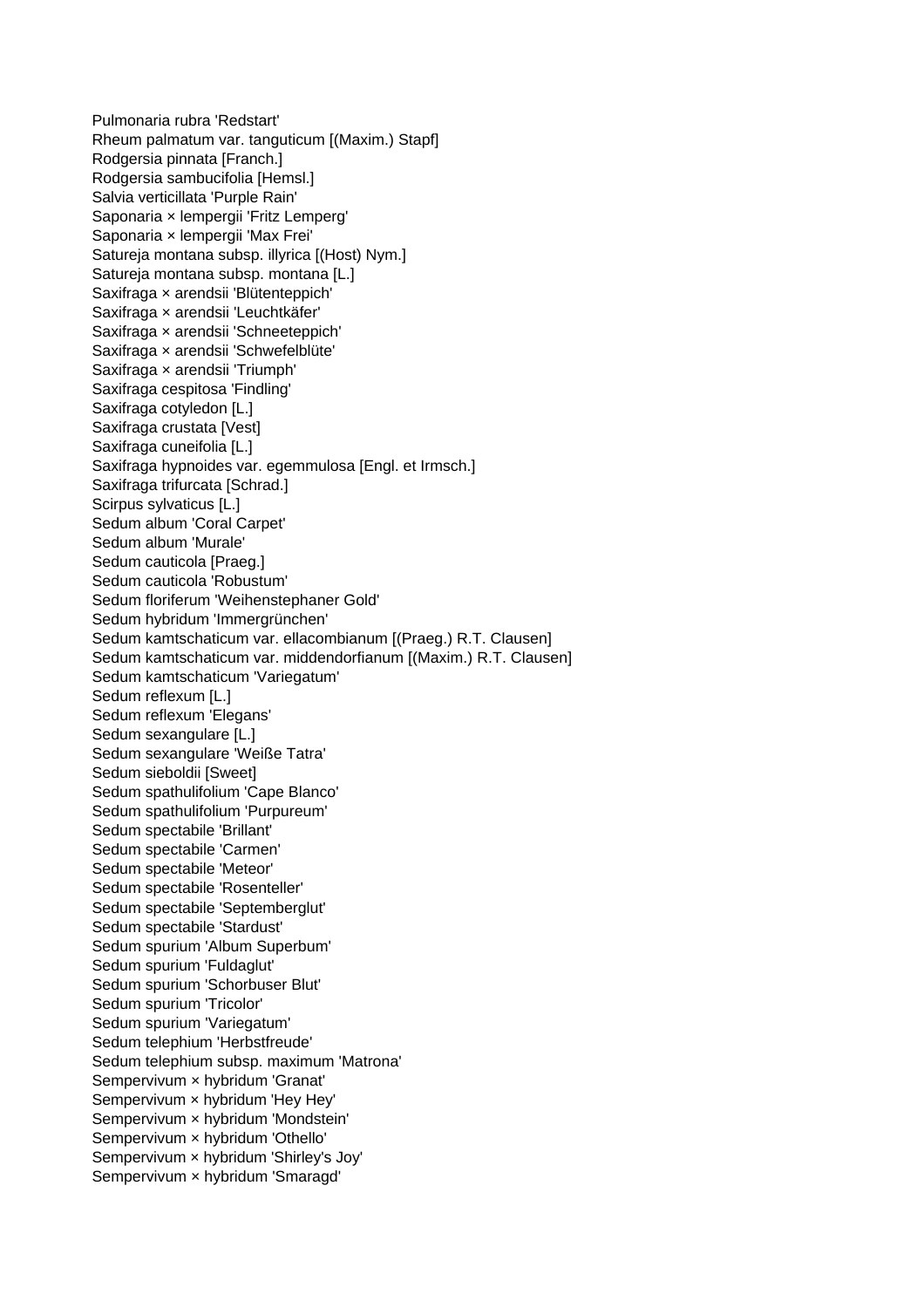Sempervivum × hybridum 'Topas' Sempervivum ciliosum 'Borisii' Sempervivum pittonii [Schott, Nyman et Kotschy] Sesleria autumnalis [(Scop.) F.W. Schultz] Sidalcea candida [A. Gray] Sidalcea candida 'Bianca' Sidalcea malviflora 'Elsie Heugh' Sidalcea malviflora 'Rosanna' Sidalcea oregana 'Brillant' Silene dioica [(L. emend Mill.) Clairv.] Silene latifolia subsp. alba [(Mill.) Greuter et Burdet] Solanum dulcamara [L.] Soldanella montana [Willd.] Sparganium erectum [L.emend. Rchb.] Stipa pulcherrima [K. Koch] Stokesia laevis [(Hill.) Greene] Telekia speciosa [(Schreb.) Baumg.] Tellima grandiflora [(Pursh) Dougl. ex Lindl.] Teucrium × lucidrys [Boom] Teucrium chamaedrys [L.] Teucrium scorodonia 'Crispum' Thalictrum aquilegifolium [L.] Thalictrum flavum subsp. glaucum [(Desf.) Batt.] Thalictrum minus 'Adianthifolium' Tiarella cordifolia [L.] Tiarella cordifolia 'Moorgrün' Tiarella wherryi [Lakela] Tradescantia × andersoniana 'Blue Stone' Tradescantia × andersoniana 'Gisela' Tradescantia × andersoniana 'I.C.Weguelin' Tradescantia × andersoniana 'Karminglut' Tradescantia × andersoniana 'Leonora' Tradescantia × andersoniana 'Osprey' Tradescantia × andersoniana 'Rosi' Tradescantia × andersoniana 'Zwanenburg Blue' Tulipa Darwin-Hybride 'Apeldoorn' Tulipa Darwin-Hybride 'Parade' Tulipa fosteriana 'Red Emperor' Tulipa praestans 'Füsilier' Typha minima [Funck ex Hoppe] Valeriana officinalis [L.] Verbascum × hybridum 'Cotswold Queen' Verbascum × hybridum 'Densiflorum' Verbascum × hybridum 'Pink Domino' Verbascum bombyciferum [Boiss.] Verbascum bombyciferum 'Polarsommer' Verbascum olympicum [Boiss.] Verbascum phoeniceum [L.] Veronica subsessilis [(Miq.) Carr.] Veronica subsessilis 'Sunny Border Blue' Veronica teucrium [L.] Veronica teucrium 'Kapitän' Veronica teucrium 'Knallblau' Veronica teucrium 'Königsblau' Veronica teucrium 'Shirley Blue' Vinca minor [L.]